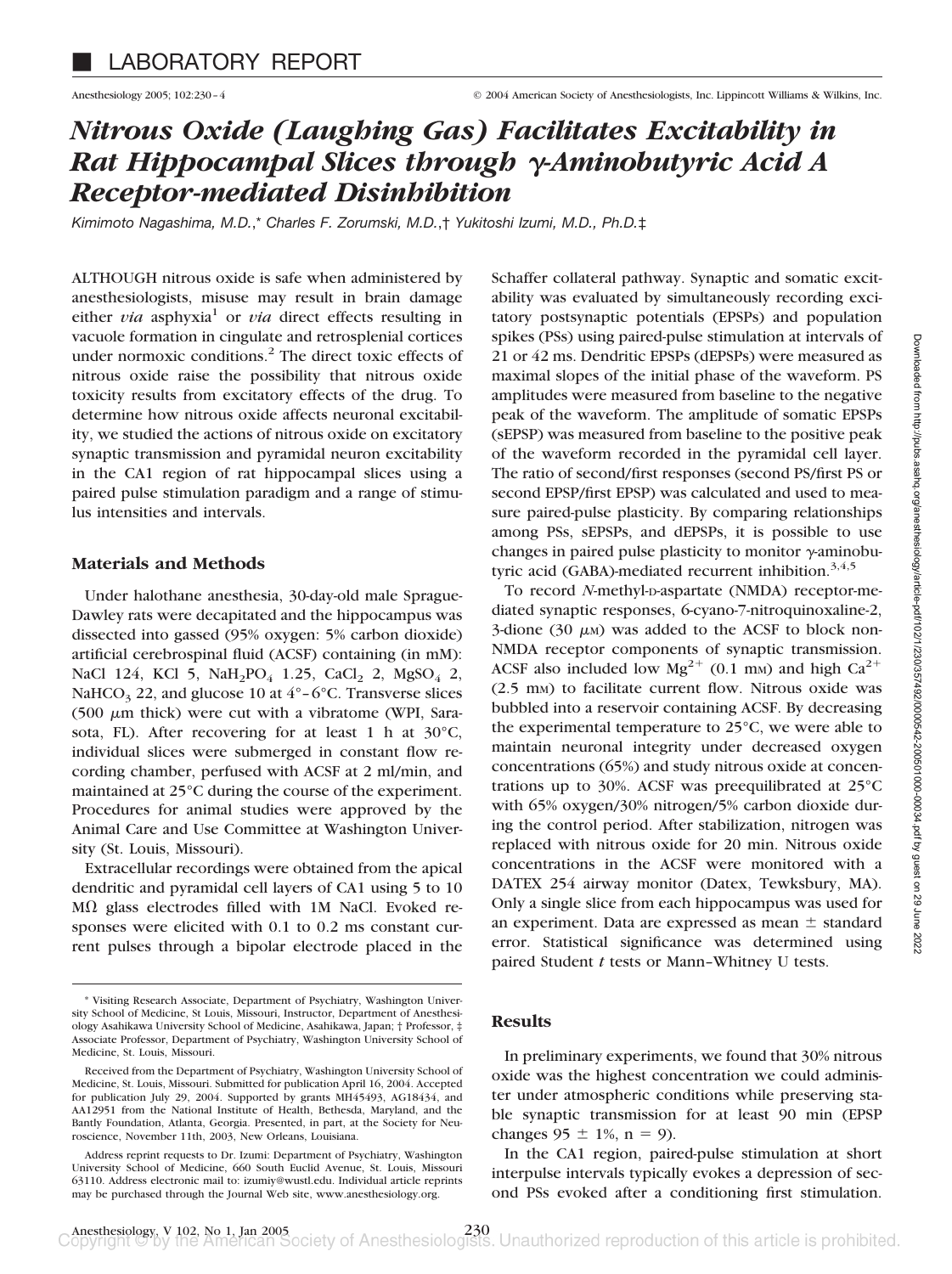|                                        | Dendritic EPSP ratio |                 | Somatic EPSP ratio |                 | PS ratio        |                              |
|----------------------------------------|----------------------|-----------------|--------------------|-----------------|-----------------|------------------------------|
|                                        | Pre-drug             | Post-drug       | Pre-drug           | Post-drug       | Pre-drug        | Post-drug                    |
| 10% N <sub>2</sub> O (n = 5)           | $0.98 \pm 0.03$      | $0.96 \pm 0.08$ | $0.44 \pm 0.07$    | $0.44 \pm 0.06$ | $0.63 \pm 0.02$ | $0.64 \pm 0.01$              |
| $30\%$ N <sub>2</sub> O (n = 6)        | $0.85 \pm 0.07$      | $0.86 \pm 0.08$ | $0.53 \pm 0.08$    | $0.59 \pm 0.05$ | $0.39 \pm 0.05$ | $0.62 \pm 0.09$ <sup>*</sup> |
| PTX ( $n = 5$ )                        | $0.80 \pm 0.03$      | $0.81 \pm 0.04$ | $0.30 \pm 0.05$    | $0.31 \pm 0.03$ | $0.53 \pm 0.06$ | $0.85 \pm 0.07$ *            |
| 30% N <sub>2</sub> O/PTX (n = 5)       | $0.85 \pm 0.10$      | $0.85 \pm 0.09$ | $0.36 \pm 0.03$    | $0.37 \pm 0.04$ | $0.91 \pm 0.04$ | $0.93 \pm 0.06$              |
| 30% N <sub>2</sub> O at 42 mec (n = 6) | $0.89 \pm 0.08$      | $0.93 \pm 0.07$ | $0.85 \pm 0.09$    | $0.87 \pm 0.09$ | $0.88 \pm 0.11$ | $0.87 \pm 0.12$              |
| 30% N <sub>2</sub> O/gabazine (n = 5)  | $0.78 \pm 0.06$      | $0.79 \pm 0.06$ | $0.43 \pm 0.08$    | $0.44 \pm 0.03$ | $0.89 \pm 0.07$ | $0.88 \pm 0.07$              |

Table 1. Effect of Nitrous Oxide (N<sub>2</sub>O) in the CA1 Region of the Rat Hippocampal Slice

Values are mean  $\pm$  standard error (n refers to number of slices).

 $* P < 0.05$  by paired Student *t*-test compared to the pre-drug ratios.

EPSP = excitatory postsynaptic potentials;  $PS =$  population spikes;  $PTX =$  picrotoxin.

This second PS inhibition reflects recurrent network inhibition and can be used as a monitor of regional neuronal excitability. We found that 30% nitrous oxide had no effect on the first PSs, but significantly facilitated the paired second PS when evoked at an interval of 21 ms (table 1, fig. 1). This enhanced pyramidal neuron excitability did not result from increased excitatory synaptic input to CA1 because the slopes of initial and second dEPSPs were not altered by 30% nitrous oxide. In addition, nitrous oxide had no effect on the ratio of first PS to first dEPSP, an index of the ability of a test synaptic input to drive neuronal firing. Similarly, the ratio of second sEPSPs to first sEPSPs was unchanged, indicating that nitrous oxide did not affect current flow between dendrites and cell body during paired stimulation. The effects of nitrous oxide on paired-pulse plasticity were not observed at a concentration of 10%.

To assess whether changes in  $\gamma$ -aminobutyric acidmediated inhibition contribute to nitrous oxide-mediated paired-pulse facilitation of PS, picrotoxin (PTX), a  $GABA_A$  receptor antagonist, was used. Because 1  $\mu$ M PTX, dissolved in ethanol, induced epileptiform discharges, making analysis difficult, we used  $0.5 \mu M$  PTX. Similar to nitrous oxide, PTX enhanced second PSs but did not change second dEPSPs. To assess whether PTX occludes the actions of nitrous oxide, 30% nitrous oxide was applied after pretreatment with PTX (fig. 2). In the presence of PTX, nitrous oxide had no effect on the second PS, and the ratio of second PS/first PS remained equivalent at a 21-ms interstimulus interval. Similarly, the ratio of second dEPSPs/first dEPSPs was unaffected by nitrous oxide in the presence of PTX, as was the ratio of second sEPSPs/first sEPSPs. The ratio of second PS/first PS in the presence of nitrous oxide was significantly less



**Fig. 1. Effects of 30% nitrous oxide on excitatory synaptic responses. a) Nitrous oxide significantly increased the ratio of second population spike/first population spike (***P* **< 0.05 by paired Student** *t* **test, n** - **6). b) Traces show representative excitatory postsynaptic potentials (***upper***) and population spikes (***lower***) depicted before (***solid lines***) and 20 min after (***dotted lines***) nitrous oxide administration. Nitrous oxide facilitated the second population spike with no effect on first population spike amplitude or first and second excitatory postsynaptic potential slope. c) Input-output curves for second population spike amplitude recorded before (***diamonds***) and 20 min after (***squares***) nitrous oxide administration in a single slice. The increased amplitude of the second population spike was greater than the expected value calculated from the control input-output curves at the level of 50% to 60% of the maximal second population spike amplitude.**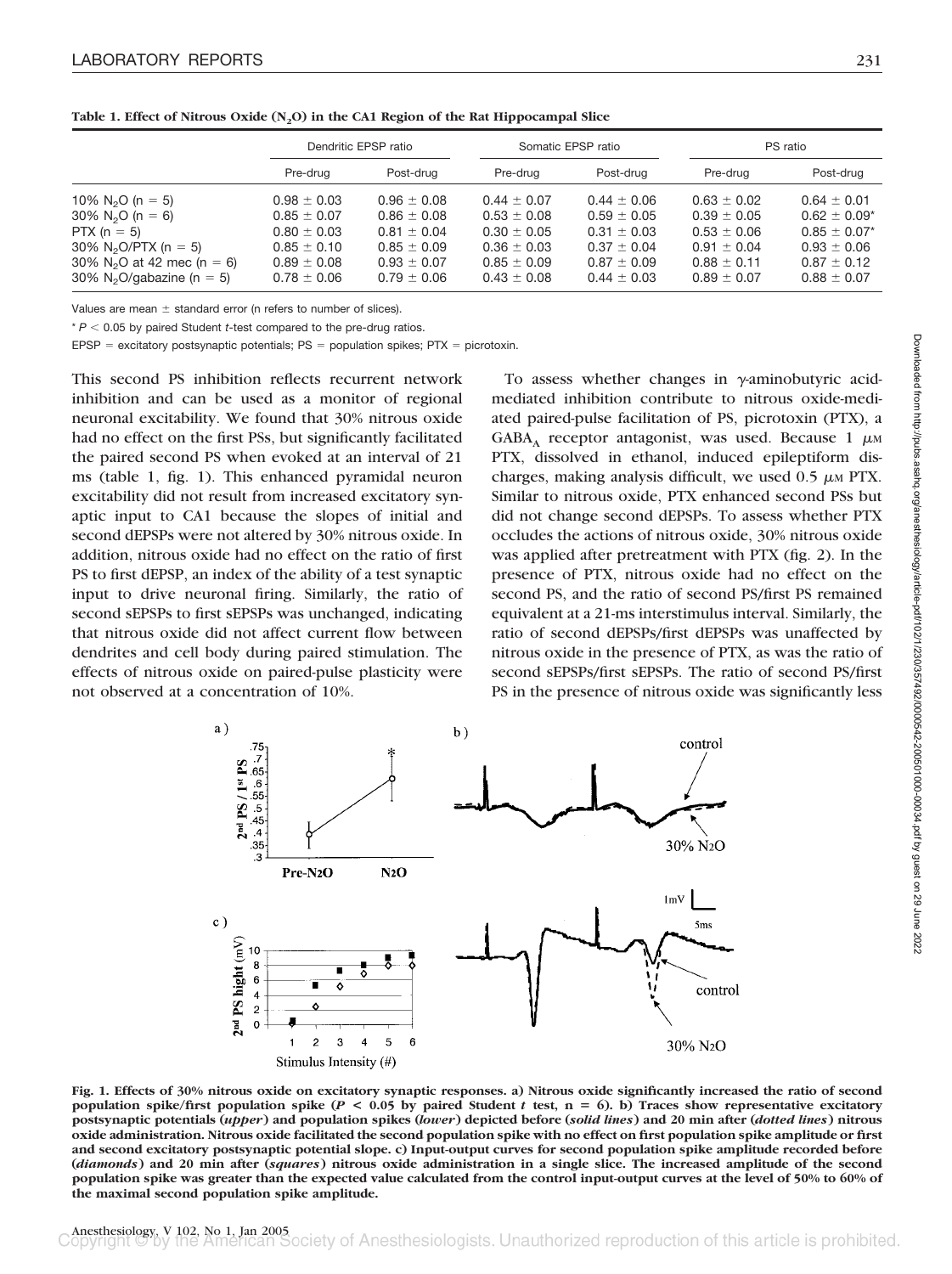

Fig. 2. Effects of picrotoxin and nitrous oxide on population spike amplitude. a) In the presence of 0.5  $\mu$ M picrotoxin, a **-aminobutyric acid A receptor antagonist, the ratio of second population spike/first population spike remained unchanged at a** 21 ms interstimulus interval ( $P = \text{NS}$  by paired Student *t* test,  $n = 5$ ). b) In the presence of 0.5  $\mu$ M picrotoxin, traces depict **representative population spike before (***solid***) and 20 min after (***dotted***) nitrous oxide administration. Nitrous oxide did not change the second population spike in the presence of picrotoxin. c) Input-output curves for second population spike amplitude recorded before (***diamonds***) and 20 min after (***squares***) nitrous oxide administration in a single slice in the presence of 0.5**  $\mu$ **M picrotoxin. Nitrous oxide did not change second population spike based on input/output curves. d) Nitrous oxide (picrotoxin) significantly increased the population spike ratio (ratio of second population spike/first population spike in the presence of nitrous oxide over the ratios of second population spike/first population spike in pre-nitrous oxide) (***P* **< 0.01 by Mann–Whitney U test, n** - **5, 6, respectively).**

in slices pretreated with PTX compared with slices not treated with PTX ( $P < 0.01$  by Mann-Whitney U test). Similar results were obtained with another  $GABA<sub>A</sub>$  receptor antagonist, gabazine (SR 95531), at a concentration of  $0.02 \mu$ M.

Because recurrent inhibition in CA1 is time-dependent, we also examined effects of nitrous oxide at longer interpulse intervals. When paired responses were evoked using an interval of 42 ms, 30% nitrous oxide had

no effect on the ratio of second PS/first PS or on the ratio of second dEPSPs/first dEPSPs (fig. 3). Similarly, the ratio of second sEPSPs/first sEPSPs was also unaltered. Although clinically relevant concentrations of nitrous oxide inhibit NMDA receptors,  $2,6$  30% nitrous oxide had no effect on isolated NMDA receptor-mediated EPSPs (fig. 4). To verify that these EPSPs are mediated by NMDA receptors and to compare the effects of nitrous oxide to another anesthetic that inhibits NMDA receptors, we



**Fig. 3. Effect of 30% nitrous oxide on second population spike at 42-ms interstimulus intervals. a) The ratios of second population spike/first population spike remained stable at a 42 ms interstimulus interval (pre-nitrous oxide** *versus* **nitrous oxide; 0.88**  $\pm$  1.10 *versus***.** 0.87  $\pm$  $0.12; P =$  NS by paired Student *t* test, n = **6). b) At an interstimulus interval of 42 ms, traces show representative population spike before (***solid***) and 20 min after (***dotted***) nitrous oxide administration. c) The graph shows input-output curves for second population spike amplitude recorded before (***diamonds***) and 20 min after (***squares***) nitrous oxide administration from a single slice at an interstimulus interval of 42 ms. Nitrous oxide did not change second population spike based on input/output curves.**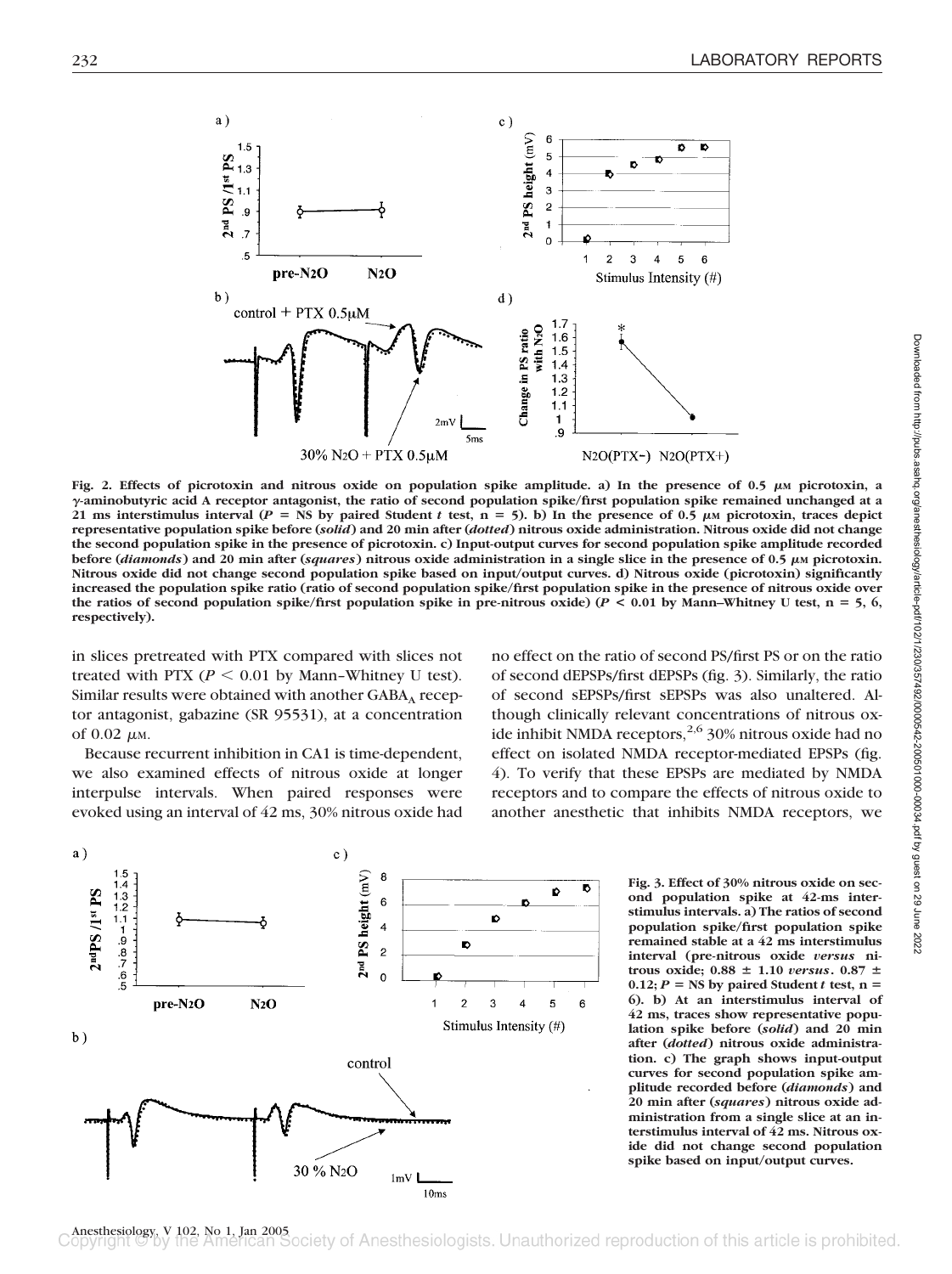

**Fig. 4. Differences between nitrous oxide and ketamine on** *N***-methyl-D-aspartate receptor-mediated excitatory postsynaptic potentials. Excitatory postsynaptic potentials mediated by** *N***-methyl-D-aspartate type glutamate receptors were evoked by single pulses administered to the Schaffer collateral pathway. a) Traces show representative excitatory postsynaptic potentials (***upper***) before (***solid***) and 20 min after (***dotted***) nitrous oxide administration. The** *lower* **traces show representative excitatory postsynaptic potentials (***lower***) after washing out nitrous oxide (***solid***) and 20 min after (***thick dotted***) ketamine administration. At 100 M, ketamine completely blocked** *N***-methyl-D-aspartate mediated excitatory postsynaptic potentials. b) The graph shows input-output curves for excitatory postsynaptic potential slopes recorded before (***circles***) and 20 min after (***triangles***) nitrous oxide application in a single slice. Nitrous oxide 30% did not change** *N***-methyl-D-aspartate mediated excitatory postsynaptic potentials. c) The graph shows input-output curves for excitatory postsynaptic potential slopes recorded before (***circles***) and 20 min after (***squares***) 100 M ketamine in a single slice.**

administered ketamine to the same slices after washing out nitrous oxide. Ketamine inhibited NMDA receptormediated EPSPs in a concentration-dependent manner with complete inhibition at 100  $\mu$ M. Unlike nitrous oxide, however, up to  $100 \mu$ M ketamine failed to alter basal synaptic responses or paired-pulse responses at an interpulse interval of 21 ms (data not shown,  $n = 3$ ).

## **Discussion**

In the presence of 30% nitrous oxide, dEPSPs and sEPSPs and first PSs were not altered, whereas second PSs were increased. This suggests that at low concentrations, nitrous oxide does not alter excitatory input to CA1 or electrical conductance of synaptic inputs along dendrites but does enhance somatic excitability after synaptic activation. Because this paired pulse facilitation of PSs was occluded by PTX and gabazine and not observed at a longer intersimulation interval, a decrement in GABA-mediated inhibition at the pyramidal neuron soma appears to contribute to the excitability changes induced by nitrous oxide.

When excitatory synaptic inputs and dendritic conductances are intact, the somatic inhibition is expressed as a decrease in the ratio of second PS/first PS at short interpulse intervals. In naïve slices, the ratio of second PS/first PS at 21 ms is usually small, reflecting the activation of

inhibitory inputs during the initial stimulus. Under basal conditions, the reduction in second PS results in part from a decrease in dendritic conductance as reflected by a smaller second sEPSP. However, the paired-pulse depression of second PS persists even after increasing sEPSPs to the same size as the conditioning first sEPSP, indicating the presence of robust recurrent collateral inhibition of the soma diminishing the ability of pyramidal neurons to fire.

The effects of recurrent inhibition can be diminished either by prolonging the interpulse interval or by blocking  $GABA_A$  receptor inhibition. At a 42 ms interstimulus interval, PTX had no effect on second PS amplitudes in control slices, suggesting a short duration of  $GABA_A$ receptor-mediated inhibition. Similarly, 30% nitrous oxide did not alter second PSs at a 42 ms interstimulus interval. We also observed that 30% nitrous oxide did not change second PSs in the presence of PTX, suggesting that 30% nitrous oxide facilitates somatic excitability through y-aminobutyric acid-mediated disinhibition.

In our study, nitrous oxide did not alter second sEPSPs in the paired pulse paradigm, suggesting little effect of nitrous oxide on dendritic to soma conductance. Accordingly, it could be speculated that nitrous oxide more selectively affects  $\gamma$ -aminobutyric acid-mediated interneurons whose axons terminate on pyramidal cell bodies. $7,8$ 

Although use of up to 30% nitrous oxide in the current study only partially characterizes the actions of nitrous oxide, future experiments using higher pressures should